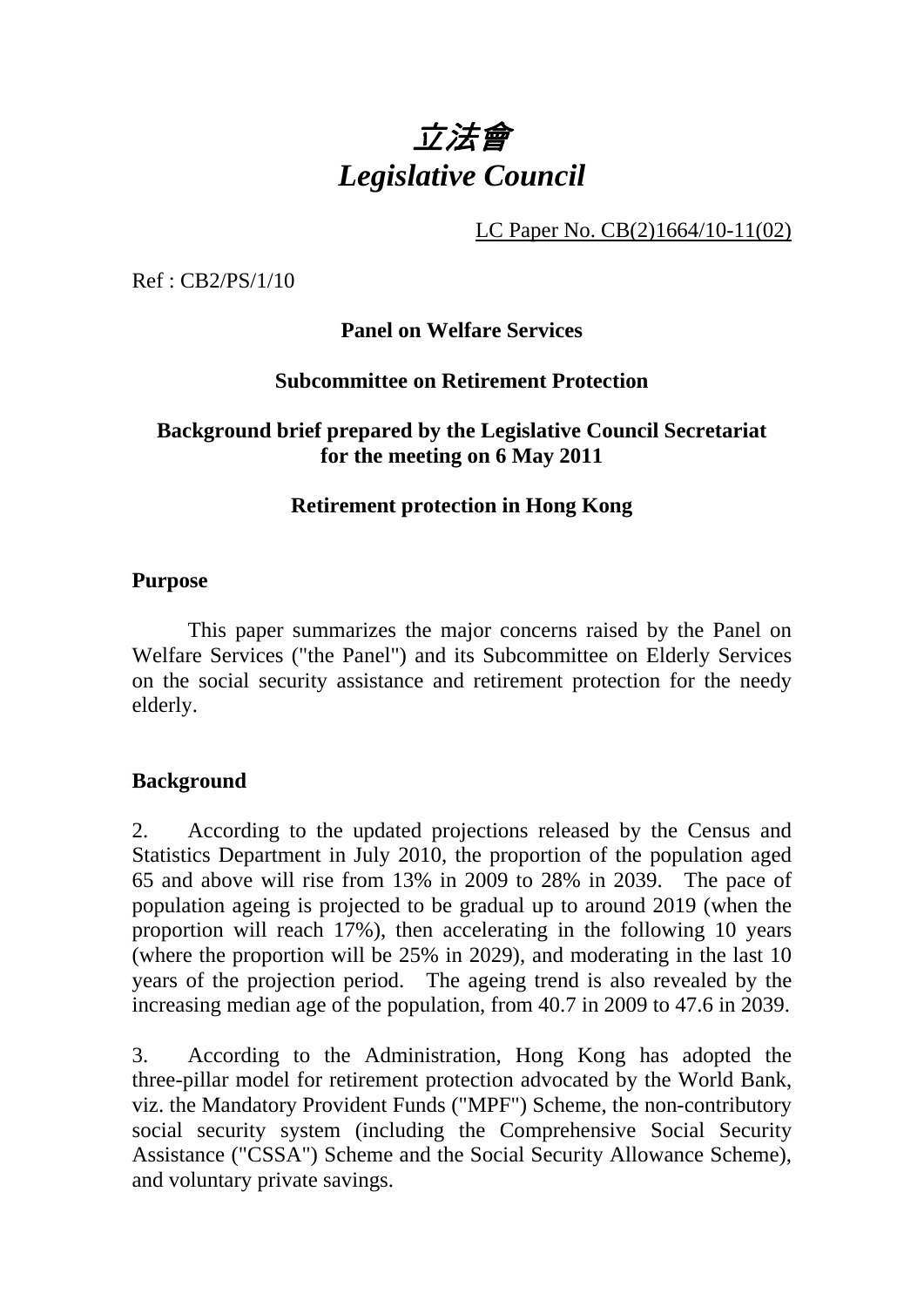# **Members' major deliberations and concerns**

## Social security system

4. The Panel had all along been concerned about the financial assistance for the needy elders. Some members pointed out that some needy elders were ineligible for applying for CSSA simply because of the requirement to apply for CSSA on a household basis. Under this requirement, elders could not apply for CSSA on an individual basis if their family members declined to make the statement on non-provision of financial support or provide documents to prove that their income was unable to support their parents even though they were living together.

5. Some members considered that although the nature of Old Age Allowance ("OAA") was a token of respect to the senior citizens, this had in effect turned into a form of relief money for those poor elders who lacked family support or retirement protection and had not applied for CSSA for various reasons. Members had time and again urged the Administration to increase the OAA rates to \$1,000 per month and relax the permissible limit of absence from Hong Kong to 360 days in a year. The latter would obviate the need for OAA recipients to return to Hong Kong to continue to receive the allowance. The level of OAA was increased to \$1,000 with effect from January 2009.

6. In the Administration's view, the CSSA Scheme provided a safety net of last resort for those who could not support themselves financially. Elderly recipients received a higher standard payment covering their basic needs. They could also receive special grants and supplements for various items to meet their special needs arising from old age. The self-occupied property of an elderly or a family with an elderly member was totally disregarded from the CSSA assets test.

7. The Panel was briefed at the meeting on 8 November 2010 of the Administration's proposal to reduce the minimum residence requirement for OAA from 90 days to 60 days in a payment year. According to the Administration, elderly people could enjoy greater flexibility in taking up residence, travelling or visiting relatives in the Mainland under the new arrangement. The Finance Committee approved on 17 December 2010 the new permissible limit of absence to be effective from 1 February 2011.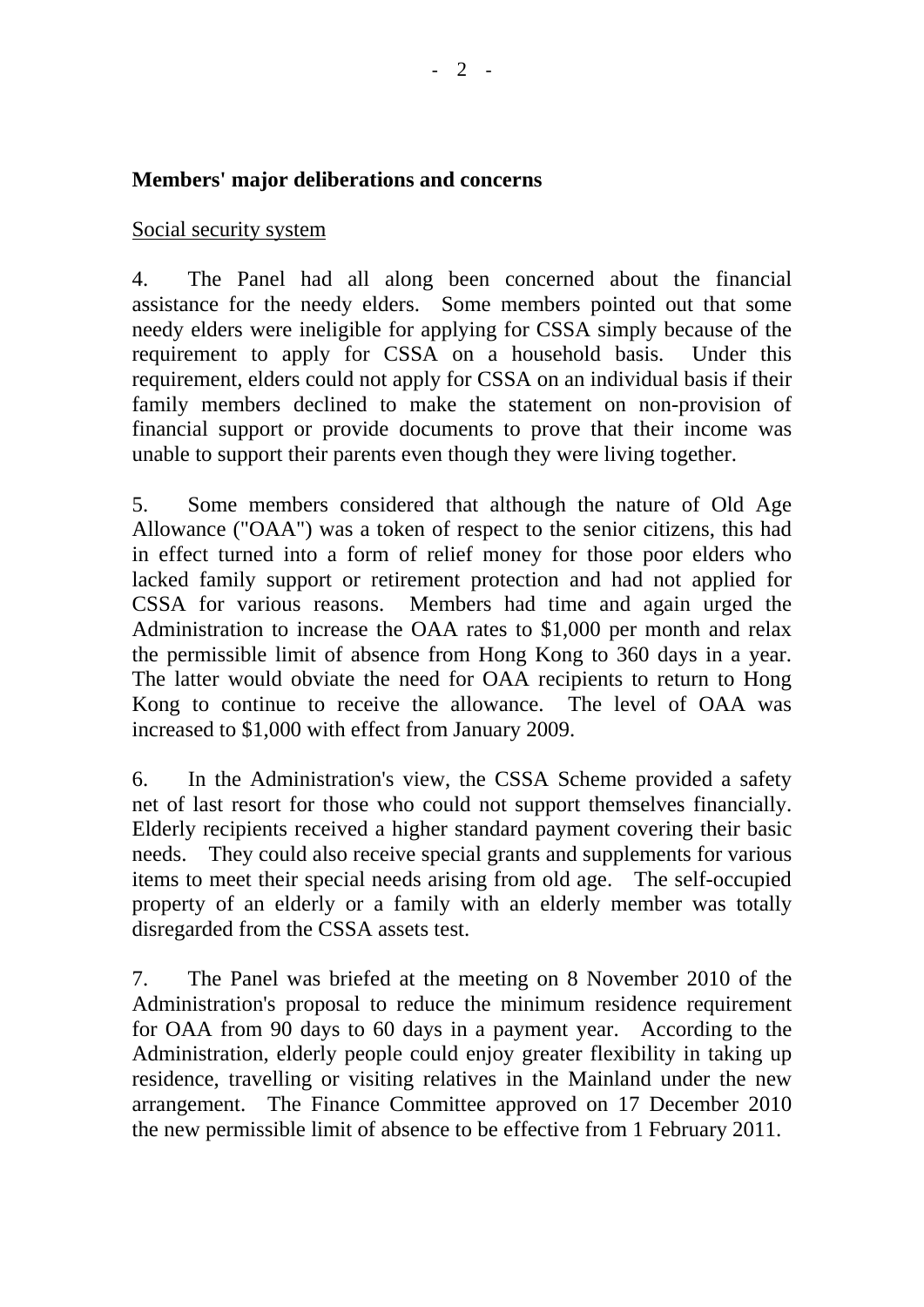Introducing a maintenance allowance

8. In the 2010-2011 Policy Address, the Chief Executive stated that as the relationship between Hong Kong and Guangdong grew closer and some senior citizens wanted to retire in Guangdong, he had asked the Secretary for Labour and Welfare to study further the feasibility of such arrangements.

9. When the Panel was briefed on the policy initiatives under the 2010-2011 Policy Address, members were advised that the Administration was aware of a proposal suggested in the community for the introduction of a maintenance allowance for elders who chose to retire on the Mainland. The Administration was open-minded on it and would embark on a feasibility study to examine in detail the merit of introducing such a proposal having regard to the legal, financial and technical issues involved. It was expected that the study would be completed in about one year's time.

10. Some members considered that as the community had already made clear the request for introducing a maintenance allowance for elders, they did not see the need for the Administration to carry out a study on the matter. In the absence of a universal retirement protection scheme, they urged the Administration to roll out the implementation details as early as practicable.

## Setting up an Old Age Pension scheme/universal retirement protection scheme

11. At the Panel meeting on 13 June 2005, most members and the attending deputations urged the Administration to re-consider the establishment of a mandatory contributory pay-as-you-go Old Age Pension ("OPS") scheme to provide better retirement protection for all elderly in Hong Kong.

12. The Administration pointed out that during the discussion in the mid-1990s over the possibility of setting up an OPS scheme, while some members of the public gave support to the proposal, others considered it unfair because of a lack of relationship between benefits and contributions. Some also claimed that the OPS scheme would shift the burden of old age protection from individuals/families to the society. There was also concern that the OPS scheme did not target assistance at those in need, hence the question of inter-generational equity. Against the aforesaid background and given that the MPF Scheme was intended to be one of the two mandatory pillars recommended by the World Bank and had only been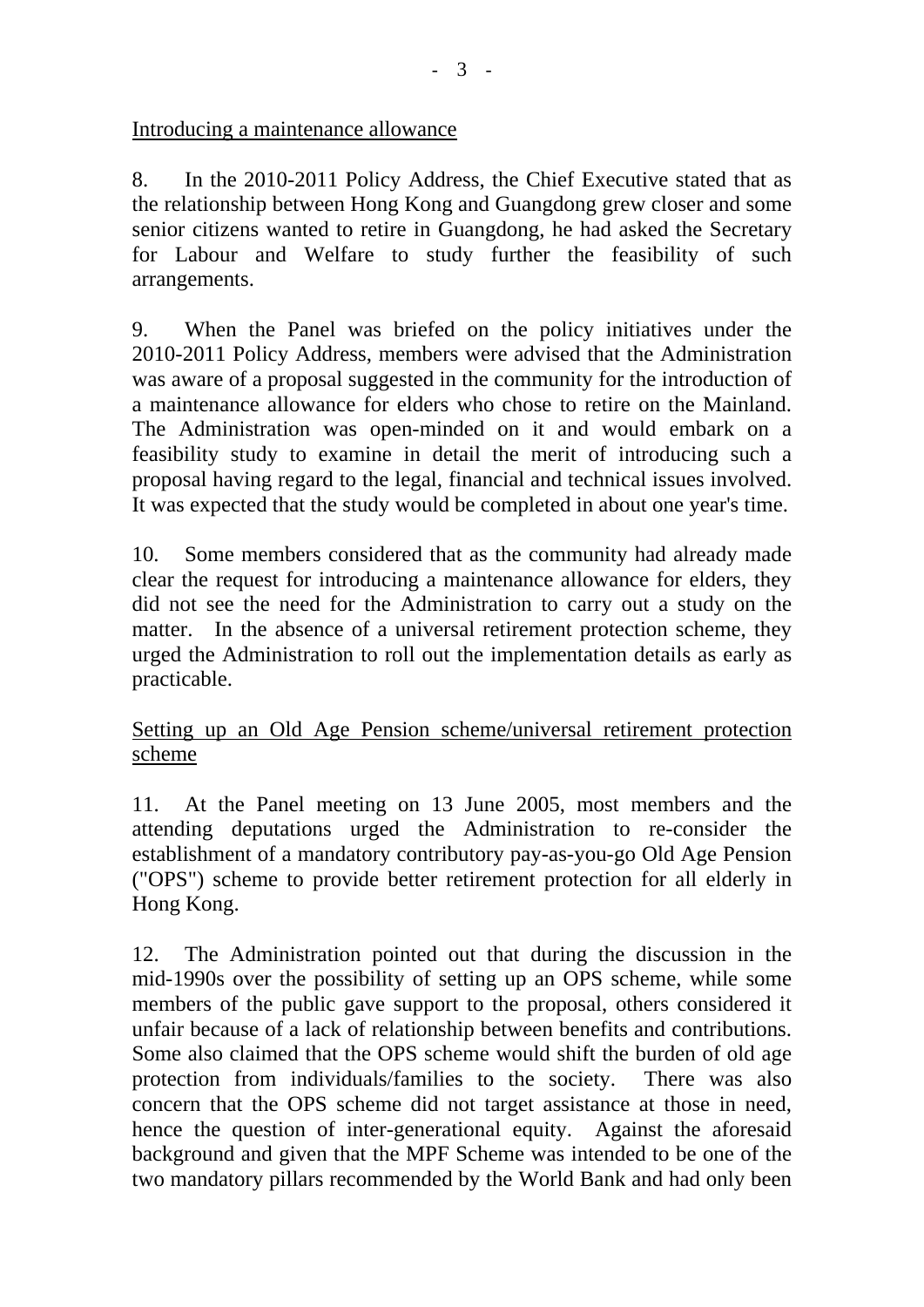implemented for a short period of time, the Administration considered that the priority in the next few years should be placed on developing the second of the mandatory pillars, i.e. a sustainable safety net for needy elders. The Administration further pointed out that although the World Bank's three-pillar model was used as a framework for providing financial protection to elders in Hong Kong, it would continue to adopt an open mind on any viable options which could be sustainable in the long run.

13. The motion on setting up a universal retirement protection scheme was negatived at the Council meeting of 26 April 2006. Some members took the view that the motion should have been carried if it were a Government's motion as a majority of Members had voted in favour of it. The motion was negatived simply because Members returned from the functional constituencies had voted against it. These members were of the view that it was incumbent upon the Administration to pursue the setting up of a universal retirement protection scheme for all elderly, and it was unreasonable for the Administration to insist on a consensus before implementation.

14. Some other members supported the conduct of studies to find out ways to provide better retirement protection to all older persons. They were of the view that despite its deficiencies, the MPF Scheme had been in place for quite some time and could serve its purpose to a certain extent. Hence they would not support the proposal of scrapping the MPF Scheme altogether.

15. At the meeting on 8 June 2006, most members and the attending deputations urged the Administration to set up a universal retirement protection scheme. They pointed out that the MPF Scheme could not benefit the current cohort of older persons, and did not cover people not participating in the workforce, such as housewives. For those with low income, the benefits of MPF were limited. A motion urging the Administration to, among other things, immediately implement a sustainable universal retirement protection scheme to enable all older persons to get immediate basic financial security was passed at the meeting.

16. In the Administration's view, it was highly doubtful whether the public would support the implementation of a universal retirement protection scheme whereby half of an individual's personal savings under the MPF Scheme would be pooled and re-distributed to the current generation of elders regardless of the means of the elders. It was also questionable whether such a scheme could be sustained in the long run, as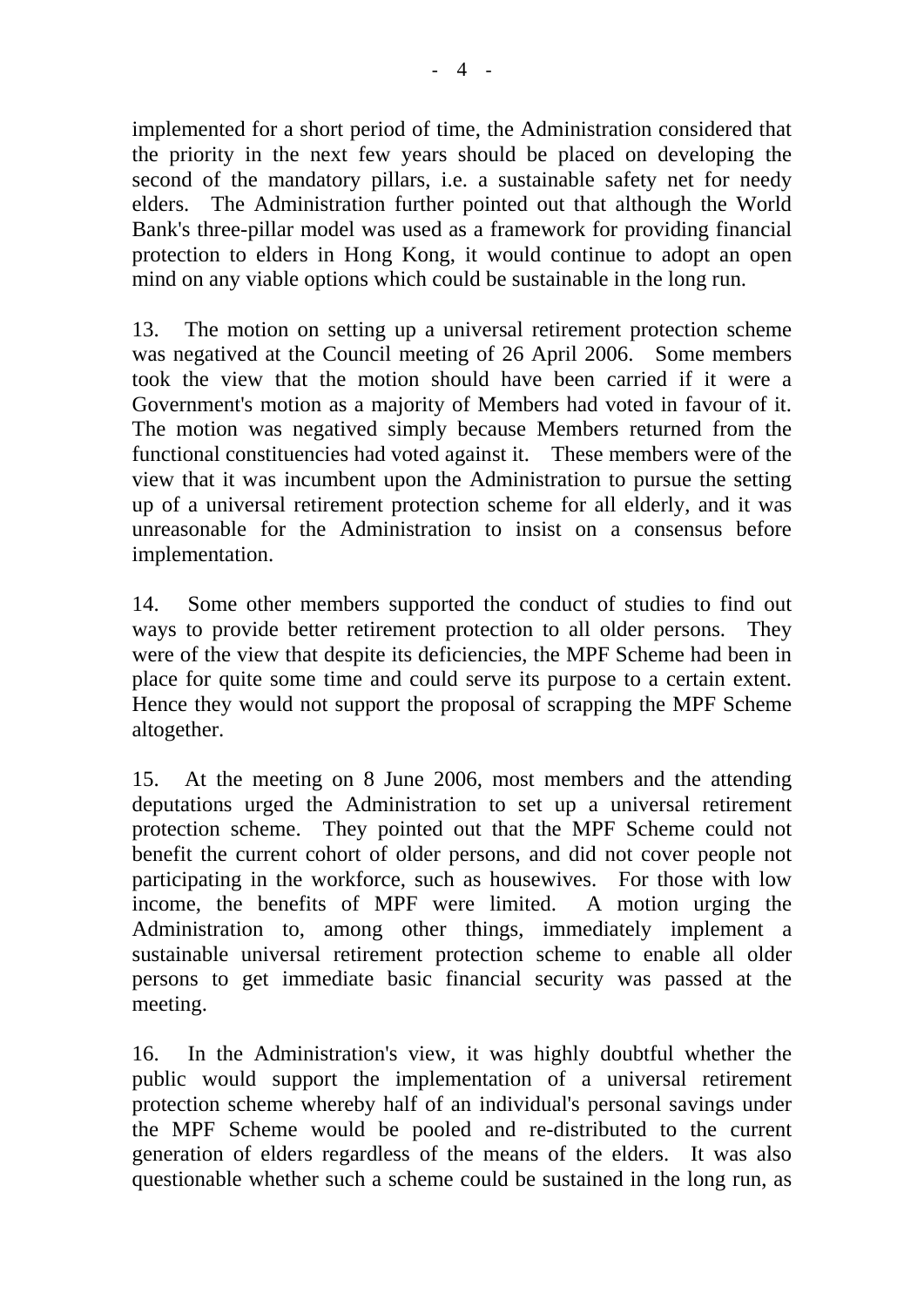seen from some overseas experience, because of the ageing population, lower fertility rate and increasing life expectancy. The Administration was requested to revert to the Panel on how it would provide better retirement protection to the current and future generations of older persons.

17. In response to the motion, the Administration advised that in light of the ageing population, it was aware of the need to look into various issues concerning the elderly. The profiles of the future elderly might also change with higher education and changing family pattern. As some of the issues involved considerations of not only welfare policies, such as retirement protection and the right balance between private and public contribution, a co-ordinated response was called for. To assess the financial sustainability of the three pillars of retirement protection, an Expert Panel on Financial Security in Old Age ("Expert Panel") had been formed in July 2004 by the Central Policy Unit ("CPU") to develop a research agenda on financial security in old age. Some research topics such as studies to look into the financial disposition of the current and future generations of the elderly and their retirement plans had been developed. The Expert Panel was expected to come up with initial findings in early 2006. The Government would consider the findings of the study in deciding the future course of action.

18. In response to concerns raised by members on various occasions regarding the progress of the CPU's study, the Administration advised that two studies on "Household Survey on the Financial Disposition and Retirement Planning of Current and Future Generations of Older Persons" and "Sustainability of the Three Pillars of Retirement Protection in Hong Kong" had been conducted as part of the research plan formulated by the Expert Panel. CPU received the preliminary findings of the first study and the second study in 2007 and 2008 respectively. The Expert Panel would deliberate on the findings of the two studies, and submit a report to the Head of CPU, who would submit his considered views to the Chief Executive in due course.

19. To provide genuine assistance for the elderly in need, members strongly urged the Administration to study the feasibility of introducing a universal retirement protection scheme without further delay. They also urged the Administration to come up with a concrete timetable for publishing the findings of the CPU's study on the financial sustainability of the existing three pillars of retirement protection.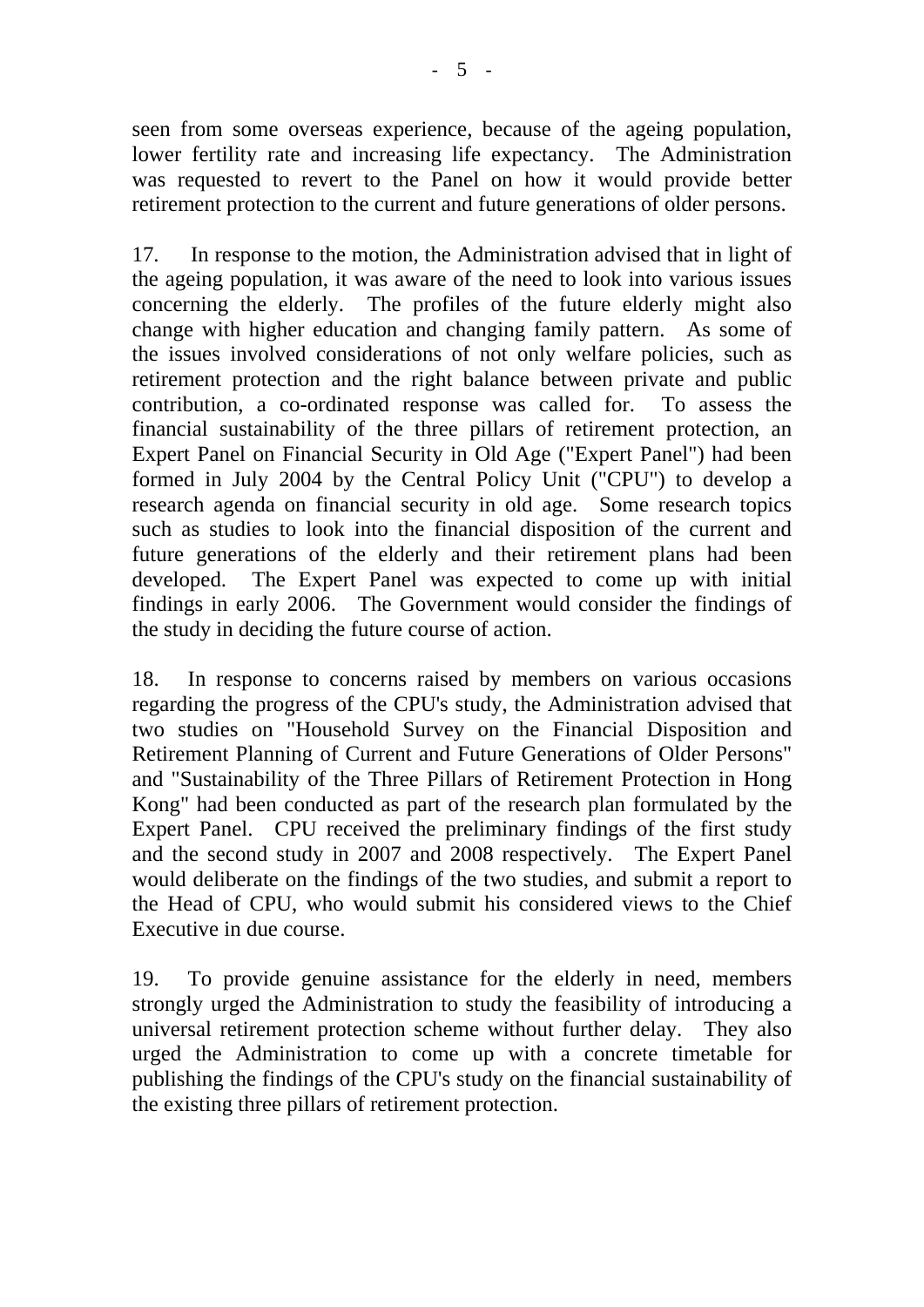Proposal to set up a subcommittee to study the subject of retirement protection

20. At the special meeting of the Panel held on 18 December 2010, members received views from 37 deputations on the subject of "Universal retirement protection". With reference to the three-pillar model for retirement protection, the deputations were of the view that the model was inadequate for protecting the retirement life of all people, especially the low-income earners and the non-economically active labour force. First, some needy elderly had not applied for CSSA for various reasons such as the requirement of making applications on a household basis. Second, the MPF Scheme could not benefit the current cohort of older persons, and did not cover people not participating in the workforce, such as housewives. For those with low income, the benefits of MPF were limited even in the longer term having regard to the fluctuation of the financial market and high MPF management fees. Moreover, the MPF Scheme was not entirely satisfactory since employers were allowed to offset the long service payments or severance payments as required under the Employment Ordinance by the employers' contributions under the MPF Scheme. Lastly, the low-income earners could hardly accumulate adequate savings for their twilight years when they were young. Some deputations pointed out that the proposed scheme would have greater sustainability if more funds could be accumulated when there was a greater proportion of young population. In the light of the ageing population, the deputations strongly urged the Administration to implement without delay universal retirement protection for all people in Hong Kong with contributions from the Government.

21. Members shared the views of the deputations, and were of the view that the Administration should make public the findings of the CPU's study and consult the public on its way forward on the retirement protection for the ageing population in Hong Kong.

22. A motion urging the Administration to establish an inter-departmental task force and the Panel to appoint a subcommittee to follow up the subject of implementing universal retirement protection for all people in Hong Kong was passed by the Panel at the meeting on 18 December 2010.

23. At its meeting on 10 January 2011, members were advised of the Administration's response to the motion passed by the Panel. According to the Administration, CPU was refining its study on the sustainability of the three-pillar model for retirement protection in Hong Kong and making a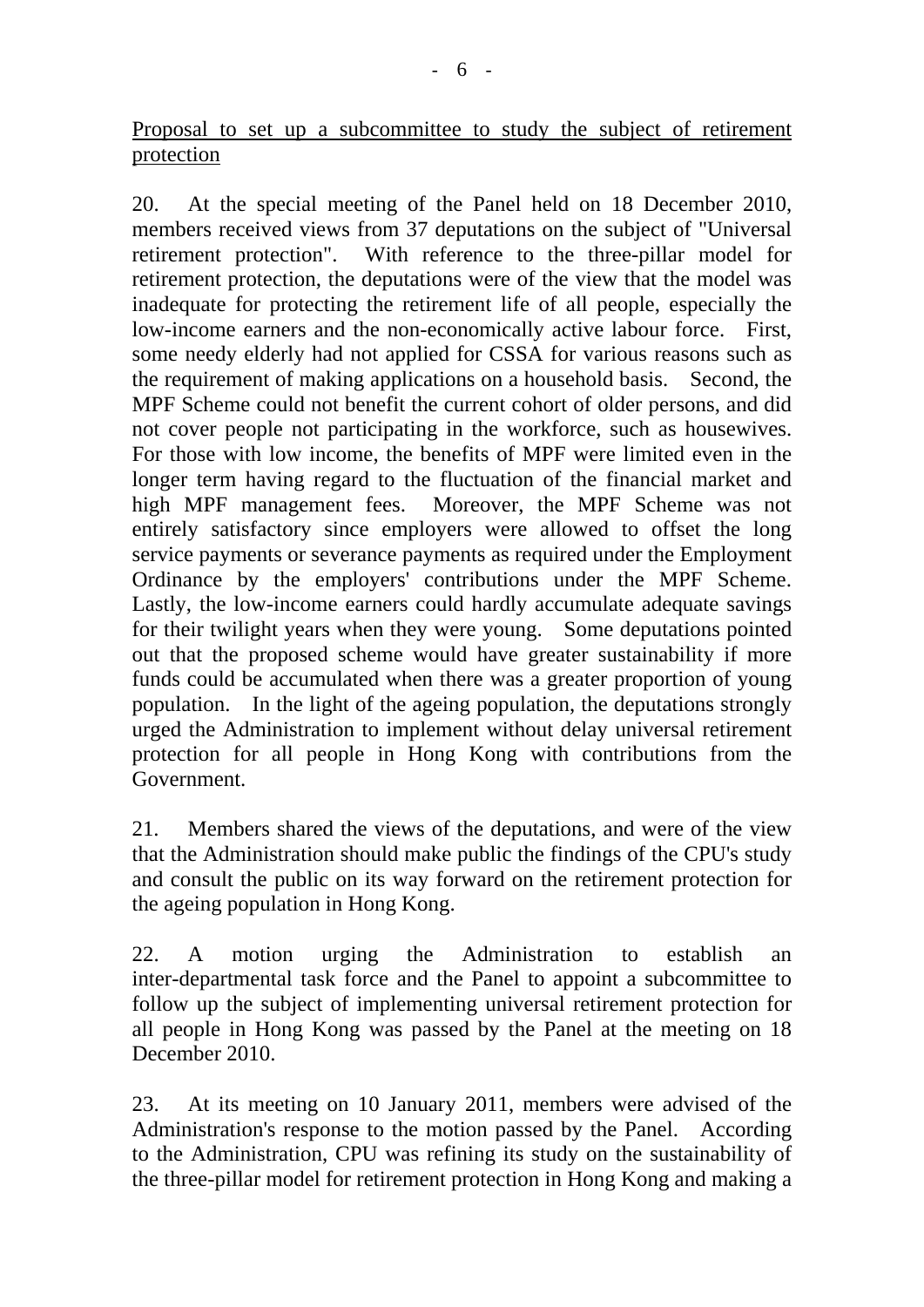new round of projections on the situation of retirees in 30 years' time having regard to the latest developments. These included the impacts of the financial tsunami on the household consumption and savings patterns, relaxation of the permissible absence from Hong Kong for OAA recipients as well as the proposed Health Protection Scheme. In the course of refining the study, CPU would take account of the latest opinion in the community on retirement protection for the elderly and tap the views of academics, professionals, think tanks and interested parties as appropriate through its established channels. CPU was expected to submit the updated findings to the Government in 2012. As the CPU study was ongoing and the relevant bureaux would be consulted in due course, the Administration saw no need to establish an inter-departmental task force on the subject for the time being.

24. Members did not consider it necessary for CPU had to refine its study on retirement protection in the light of changes in the economic environment as economic fluctuations were not something uncommon. The unduly long time taken for the CPU study was unacceptable. Members considered that the Administration had made use of the belayed CPU study as an excuse for delaying and shirking its responsibility in looking into the problem of inadequate retirement protection for the elderly.

25. In the light of the shortcomings of the three-pillar model for retirement protection and the ageing population, members took a strong view that there was an imminent need for the Administration to draw up a concrete plan for providing retirement protection to all people in Hong Kong. Given that the proposal for implementing universal retirement protection had been discussed at length in the community and Members belonging to different political groups had expressed support for the proposal, the Administration should kick start the study on the various proposed options without further delay.

26. The Administration stressed that it did not rule out the feasibility of studying the proposal for implementing universal retirement protection and was open-mined on any viable and sustainable options. As the CPU study was ongoing, it would seriously consider the findings and projections of the study and other pertinent factors such as how to ensure the sustainable development of the social security system, in deciding the future course of action.

27. Given that the Government considered it unnecessary to set up an inter-departmental task force on the subject of universal retirement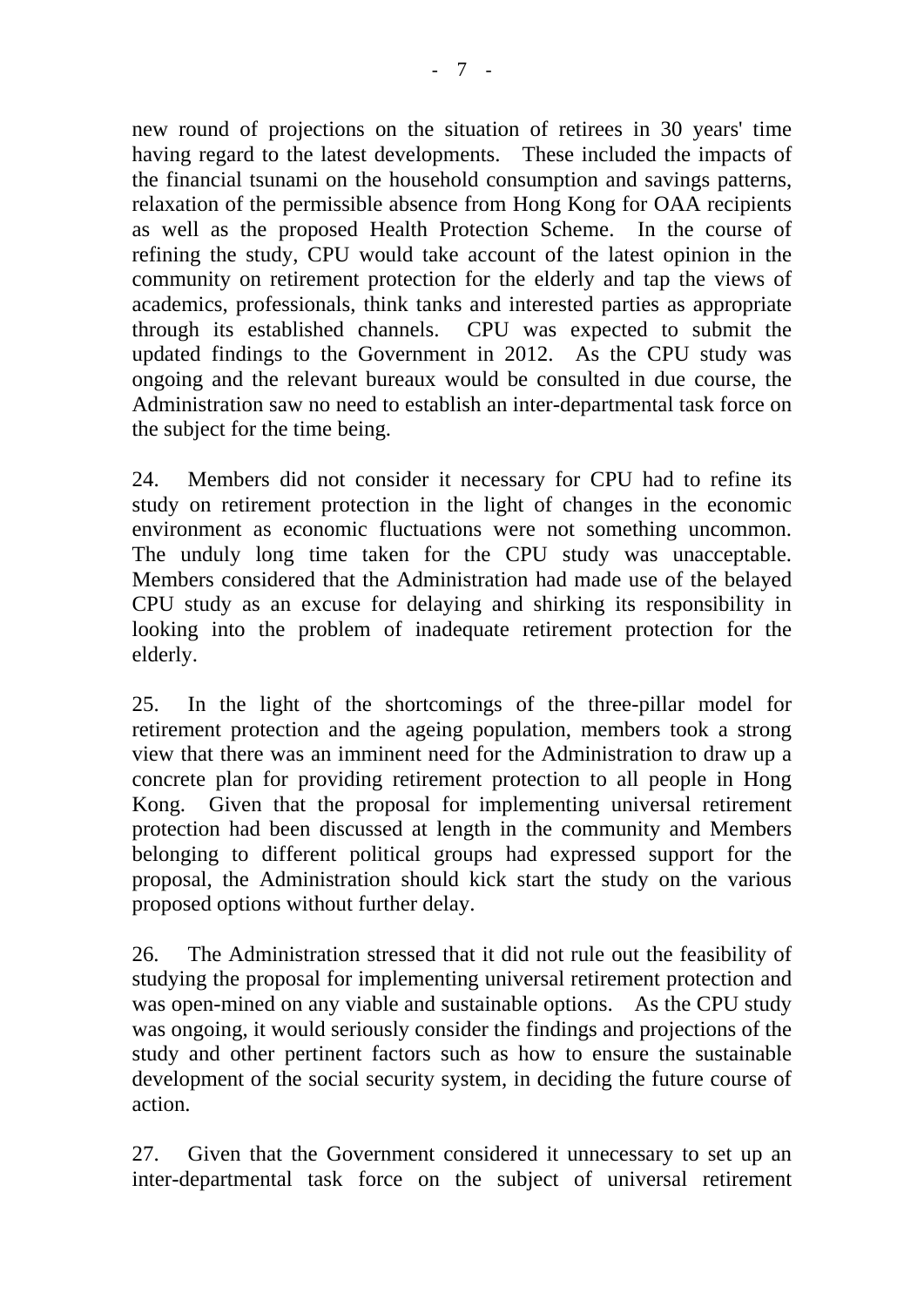protection, members agreed that the Panel should appoint a subcommittee to follow up the matter. The approval of the House Committee was obtained at its meeting on 21 January 2011 for the activation of the Subcommittee on Retirement Protection in late April 2011.

## **Relevant papers**

28. A list of the relevant papers on the Legislative Council website is in the **Appendix**.

Council Business Division 2 Legislative Council Secretariat 5 May 2011